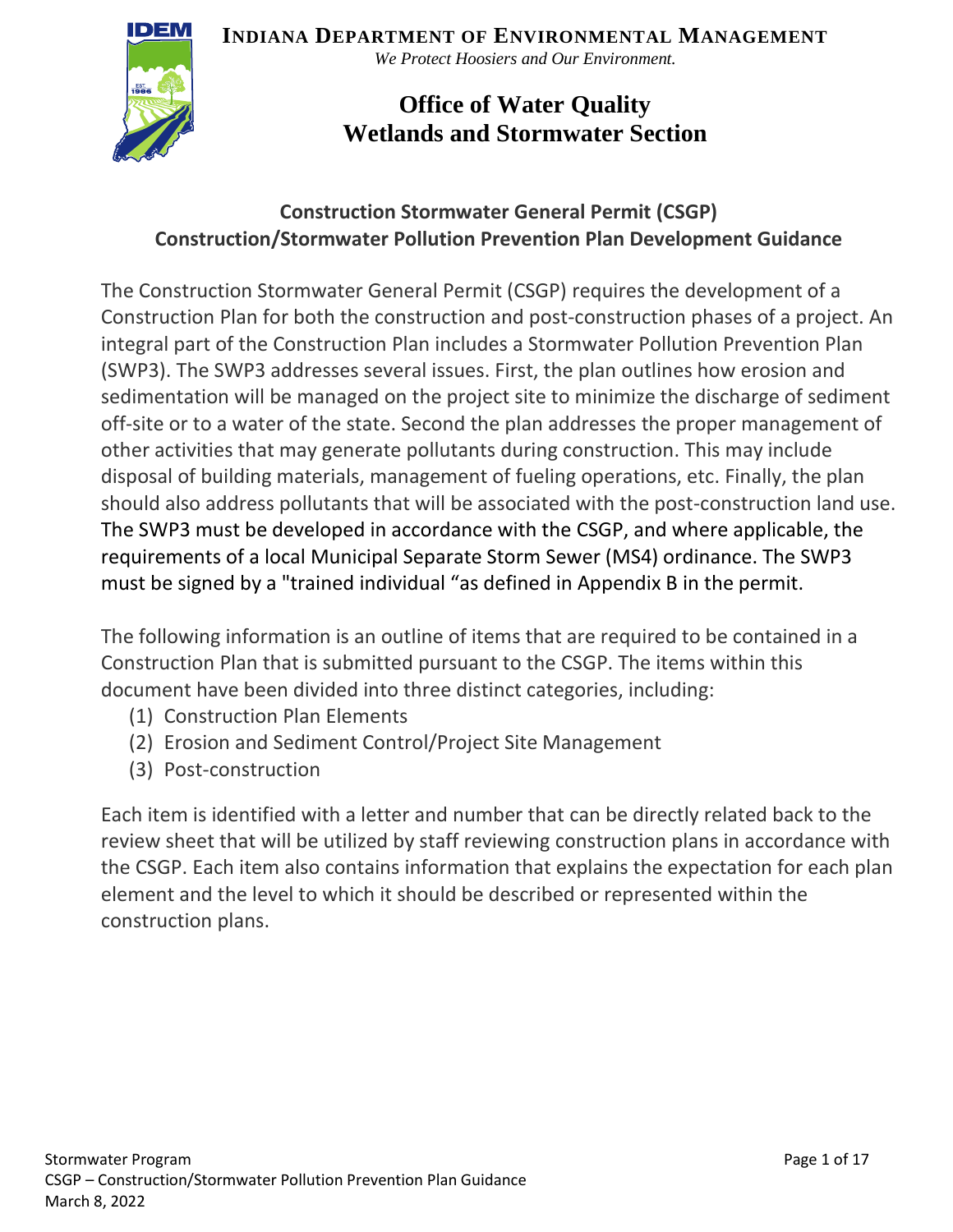# **Construction Plan – General Plan Components (Section A)**

## **A1 - Index of the location of required plan elements in the construction plan:**

The plan index should include a list of the required items in the CSGP and where they occur in the plan. Plan preparers often have their plan index mirror items in the IDEM standard plan review checklist. An MS4 may have different requirements and plan expectations based on their local ordinance.

## **A2 - A vicinity map depicting the project site location in relationship to recognizable local landmarks, towns, and major roads:**

The plan should include a map that depicts the site in relation to other areas in the city or county and should be sufficient for someone not familiar with the area to find the project site location. Acceptable map types include USGS topographic maps, county road maps, city street maps, custom drawn maps, or other options if the map adequately depicts the site location.

## **A3 - Narrative of the nature and purpose of the project:**

The plan should include information regarding the nature and purpose of the project. This is a narrative describing the overall objective of the project. For example, is the project a borrow/disposal site, utility/infrastructure project, a subdivision, commercial park, or limited to a specific activity or purpose such as land grading. The narrative and the content of the plan will establish the overall scope of the project and what the application (Notice of Intent) for permit coverage will include.

#### **A4 - Latitude and longitude to the nearest fifteen (15) seconds:**

The approximate latitude and longitude in decimal representation at the approximate entrance to the project site if the project is not linear. If the project is linear, use the latitude and longitude for a beginning point of the project. This is the same information that will be included in the Notice of Intent when submitting for permit coverage.

#### **A5 - Legal description of the project site:**

The legal description of the project site should be identified to the nearest quarter section and include township, range, and civil township name.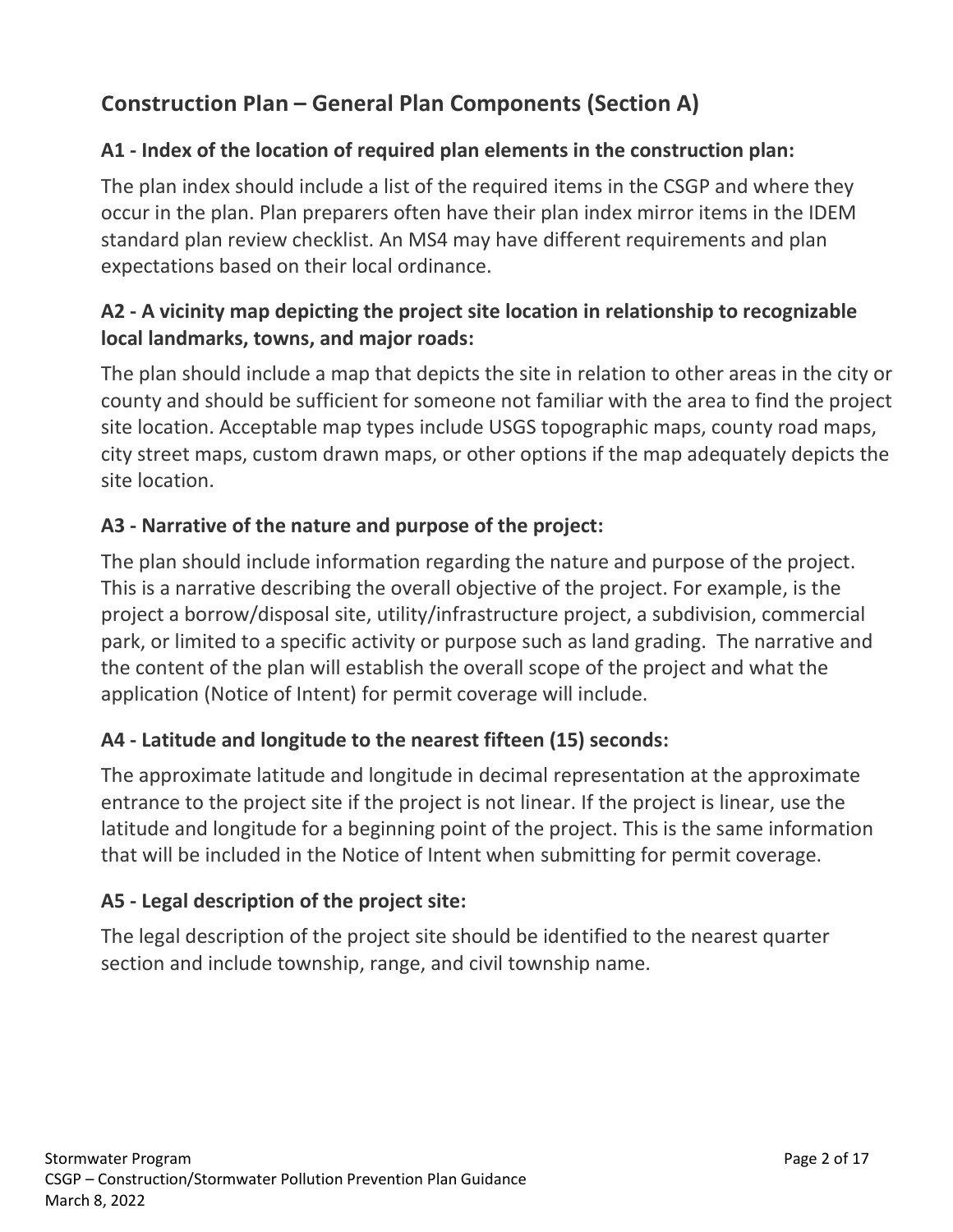# **A6 - 11 X 17-inch plat showing building lot numbers/boundaries and road layout/names:**

The reduced size plat of the project is intended to be a basic representation of the project layout. At a minimum, and where applicable or available, it should include building lot boundaries, lot numbers, road layout, and road names. It is not intended to be a complete representation of the construction plan or the SWP3. The purpose of the reduced plat is primarily to provide the plan reviewer a simplified layout of the project.

The plat should be legible, therefore based on the size of the project it is acceptable to have multiple sheets of 11 X 17.

This plat map must also be included with the Notice of Intent when submitting for permit coverage.

## **A7 - Boundaries of the one hundred (100) year floodplains, floodway fringes, and floodways**

This information is relevant to the project if a stream is located on or near the property. If applicable, the plan should at a minimum include a notation of the presence of floodplains, floodway fringes, and floodways and to a further extent delineation on the plan. If this element is not applicable to the project, the plan preparer should note this in the plan.

#### **A8 - Land use of all adjacent properties:**

This information provides information for the overall project including potential downstream impacts, but also other contributing factors that are discharging onto the project site. It is important to understand the impact the project may have on surrounding properties and sensitive areas, but also have an understanding of the run-off and other potential pollutants that may be discharged from areas in the watershed above the project.

The intent of this element is to identify the types of land use, such as single-family residential, multi-family residential, commercial, agricultural, forested, etc. that are above and downstream of the project site.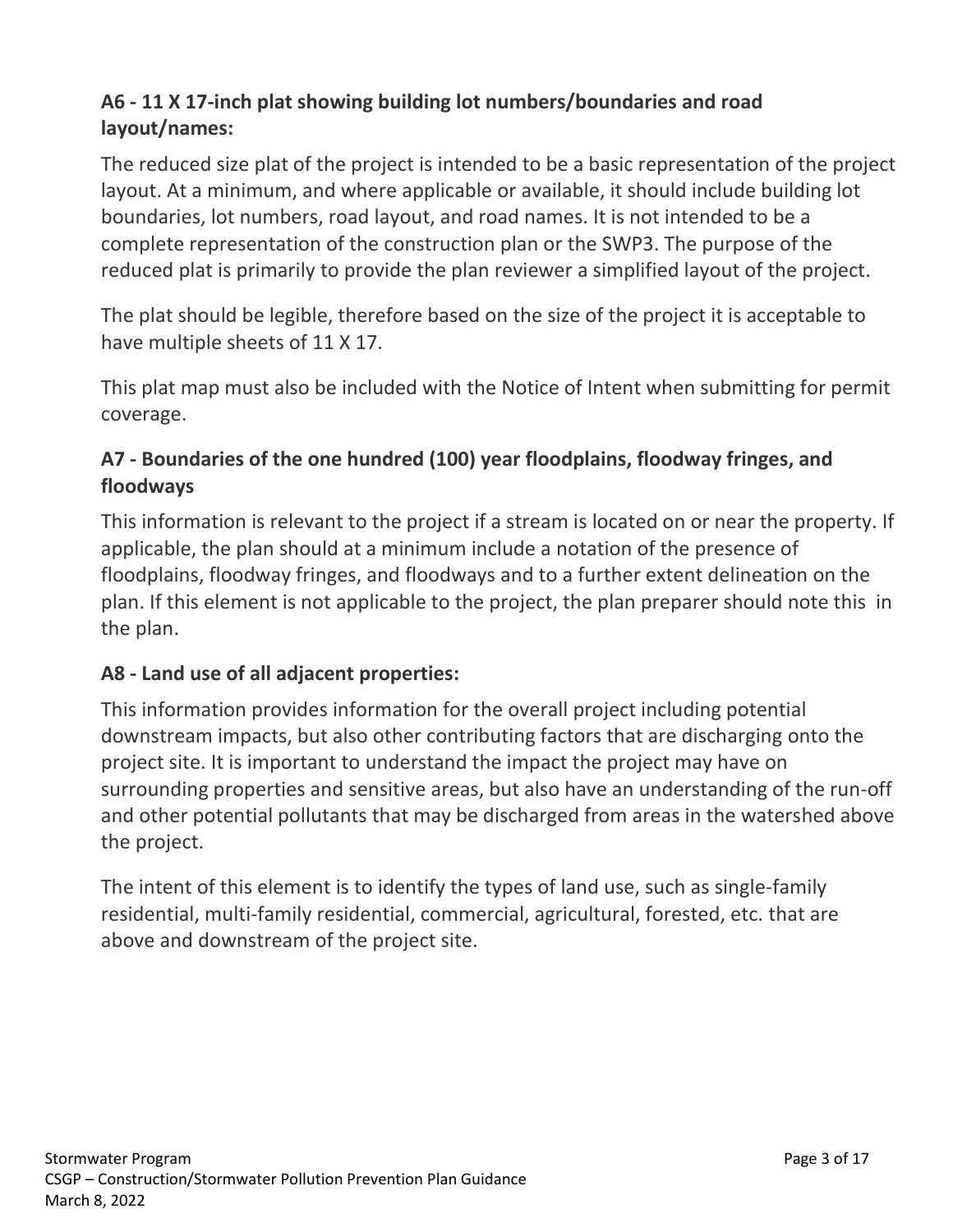# **A9 - Identification of a U.S. EPA approved or established TMDL:**

Total Maximum Daily Load (TMDL) reports are assessments of water quality in rivers, lakes, and streams in each watershed where impairments exist. TMDL Reports can be found at [https://www.in.gov/idem/nps/resources/total-maximum-daily-load-reports/.](https://www.in.gov/idem/nps/resources/total-maximum-daily-load-reports/) If the project area falls within the watershed for which there is a TMDL, the plan should identify the name of the TMDL and pollutant(s) included in the TMDL. TMDLs can also be found at EPA: [https://mywaterway.epa.gov/.](https://mywaterway.epa.gov/)

This is also a required element when submitting the Notice of Intent.

# **A10 - Name(s) of the receiving water(s):**

The plan should identify all named streams, or other water bodies that will potentially receive run-off from the project site. If the discharge is to a municipal storm sewer, the plan should identify the owner or operator of the storm drainage system as well as the ultimate receiving water for the storm drain system.

# **A11 - Identification of discharges to a water on the current 303(d) list of impaired waters and the pollutant(s) for which it is impaired:**

The 303(d) list identifies where many of Indiana's water quality problems exist and the nature of those impairments. Using <https://mywaterway.epa.gov/> the plan preparer can search by address, zip-code, or watershed to identify if the waterbody to which the project discharges is on the 303(d) list. When you open the Waterbody Report, you will be able to see if there is a TMDL established as well.

For compliance with the CSGP, the plan must identify any direct discharges to a receiving water on the 303(d) list, the category, and the pollutant(s) for which it is impaired.

This is also a required element when submitting the Notice of Intent.

# **A12 - Soils map of the predominate soil types:**

Each plan should provide a soil map for the project site. The map should be accompanied by descriptions of each soil type that occurs on the site. A legible copy of the appropriate soil map from the USDA Soil Survey for the county is sufficient. Boring logs and a geotechnical report or site mapping by a soil scientist is also considered acceptable for satisfying this requirement.

In addition to a soil map and a description of the soil types, the plan should include a discussion of the soil characteristics and limitations associated with the project site and the measures that will be integrated into the project to overcome any limitations. For example, if sanitary sewer does not service the site and on-site septic systems will be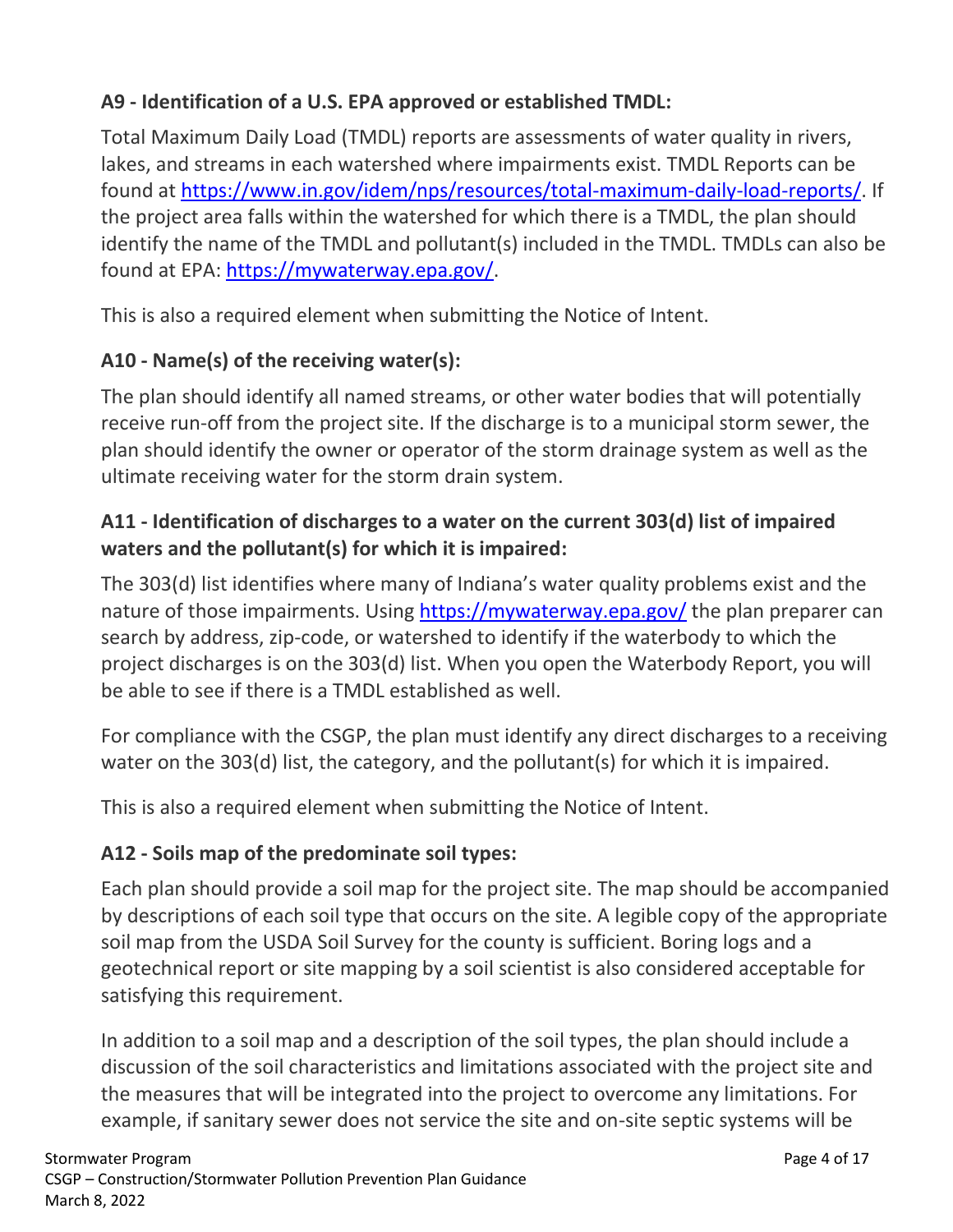used for waste disposal, the plan preparer should provide information concerning the suitability of the soil and the type of systems that will be required to overcome soil limitations.

#### **A13 - Identification and location of all known wetlands, lakes, and water courses on or adjacent to the project site (construction plan, existing site layout):**

This information is important in planning the project and identifies the areas that must be considered to ensure stormwater measures are adequate and appropriate to reduce the impact to natural areas associated with the project site. Identification of nearby watercourses and lakes may place an additional importance on sediment control and project management in a particular area of the project.

## **A14 - Identification of any other state or federal water quality permits or authorizations that are required for construction activities:**

The plan should identify any permits related to the project site, such as Construction in a Floodway from DNR, 401 Water Quality Certification from IDEM, 404 permits from the U.S. Army Corps of Engineers, etc.

It is not necessary for the project site owner to possess these permits at the time of the plan submittal. However, the plan preparer should be knowledgeable of other permits that may be required and actively working to obtain these permits.

If the permits or authorizations have not been obtained, provide the expected timeline for obtaining the permits or authorizations.

# **A15 - Identification and delineation of existing cover, including natural buffers:**

The plan should delineate the boundaries of major vegetative cover types, such as crop or crop residue, grass, brush, trees, etc. It is not necessary for the plan to identify individual vegetative species. As a component of the delineation, the plan preparer should evaluate the areas to determine if natural buffers will require preservation in accordance with the CSGP.

The CSGP defines "Natural Buffer" as an existing (prior to land disturbance) undisturbed area adjacent to or surrounding surface waters within which construction/land-disturbing activity is restricted. For the purposes of implementation of the CSGP buffer requirement the areas that must be preserved include ephemeral, intermittent and perennial streams with a defined bed and bank, natural lakes, and reservoirs. Guidance for determining if an area must be preserved in accordance with the CSGP can be found in the Buffer Guidance Document at [https://www.in.gov/idem/stormwater/resources/stormwater-program](https://www.in.gov/idem/stormwater/resources/stormwater-program-transition-to-master-general-permits/)[transition-to-master-general-permits/.](https://www.in.gov/idem/stormwater/resources/stormwater-program-transition-to-master-general-permits/)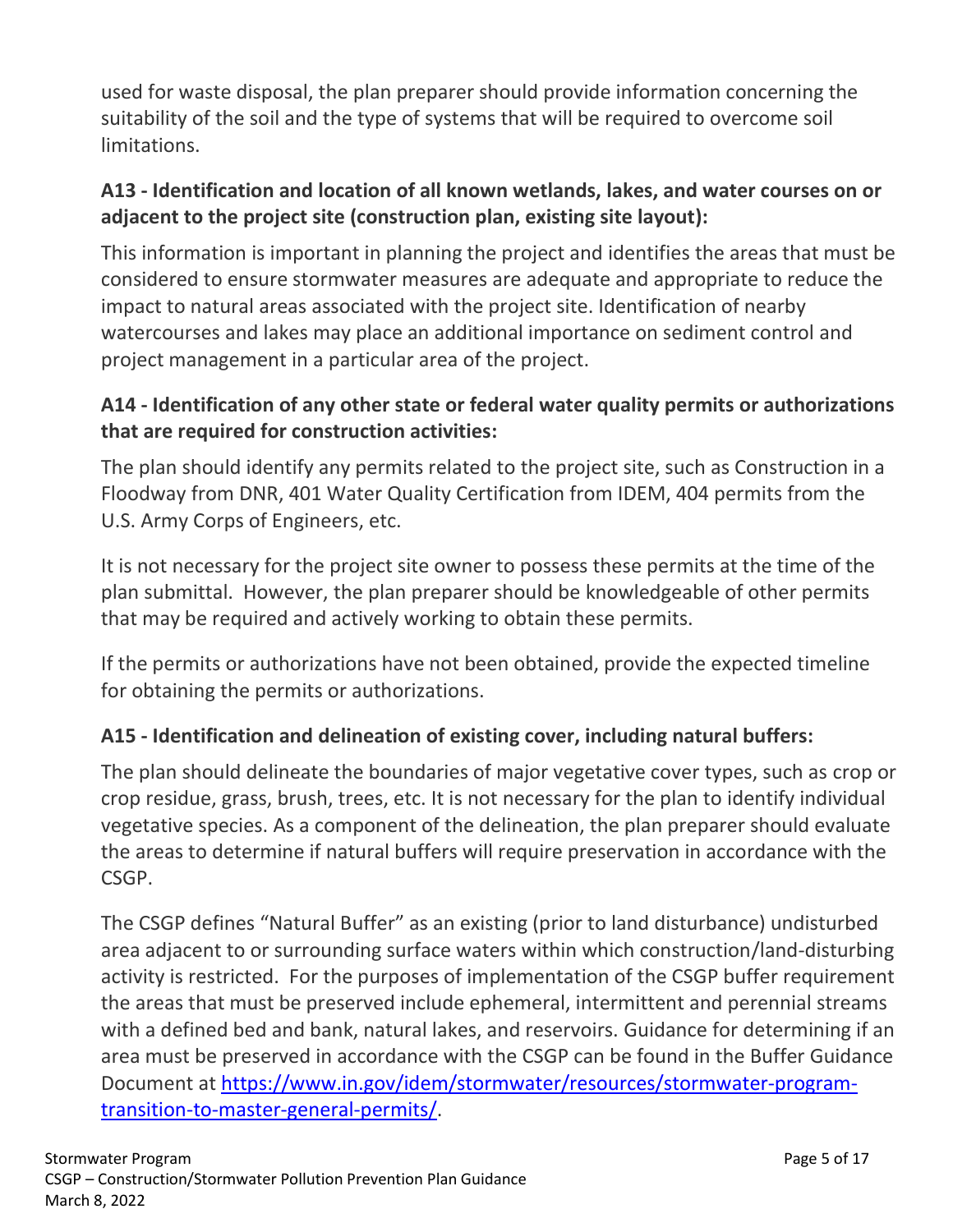#### **A16 - Existing site topography at an interval appropriate to indicate drainage patterns:**

This information is critical to properly identify, design and/or layout the proposed stormwater measures. Site topography may be depicted in multiple ways such as continuous contour lines and spot elevations (if there are a sufficient number of locations to be able to demonstrate the site topography). A graphical profile of the project may also be acceptable for highway, road, utility, and other linear projects.

#### **A17- Location(s) where run-off enters the project site:**

Identify areas where stormwater flows onto the project site. This includes both concentrated flow and areas where sheet flow enters the project site. These areas, including drainage acreage must be considered to properly design the stormwater management system for the project site.

#### **A18 - Location(s) where run-off discharges from the project site prior to land disturbance:**

The plan should clearly identify where stormwater exits the site. It is not necessary that the location be identified with a notation on the plan unless it is not clear from the topographic or storm drainage system information.

#### **A19 - Location of all existing structures on the project site:**

Identify all existing structures on the project site, including buildings, ponds, and any other existing infrastructure. Infrastructure may include storm sewers, sanitary sewer, or other utility lines. These items must be clearly labeled on the plan with a legend.

## **A20 - Existing permanent retention or detention facilities, including manmade wetlands, designed for the purpose of stormwater management:**

Features may include existing post-construction stormwater measures that may be used or potentially impacted by the proposed project. These measures primarily include but are not limited to permanent regional retention or detention facilities and green infrastructure. Clearly locate these existing features on the plan and that the existing features include capacity for the run-off from the proposed project.

#### **A21 - Locations where stormwater may be directly discharged into ground water, such as abandoned wells, sinkholes, or karst features:**

The plan should include the location of all areas where stormwater may be potentially discharged to groundwater. These areas include sinkholes or uncapped abandoned wells, which may be located on the project site or downstream of the project site and could potentially be impacted by stormwater discharges. It may also include existing stormwater infiltration systems such as drywells. These existing areas must be located on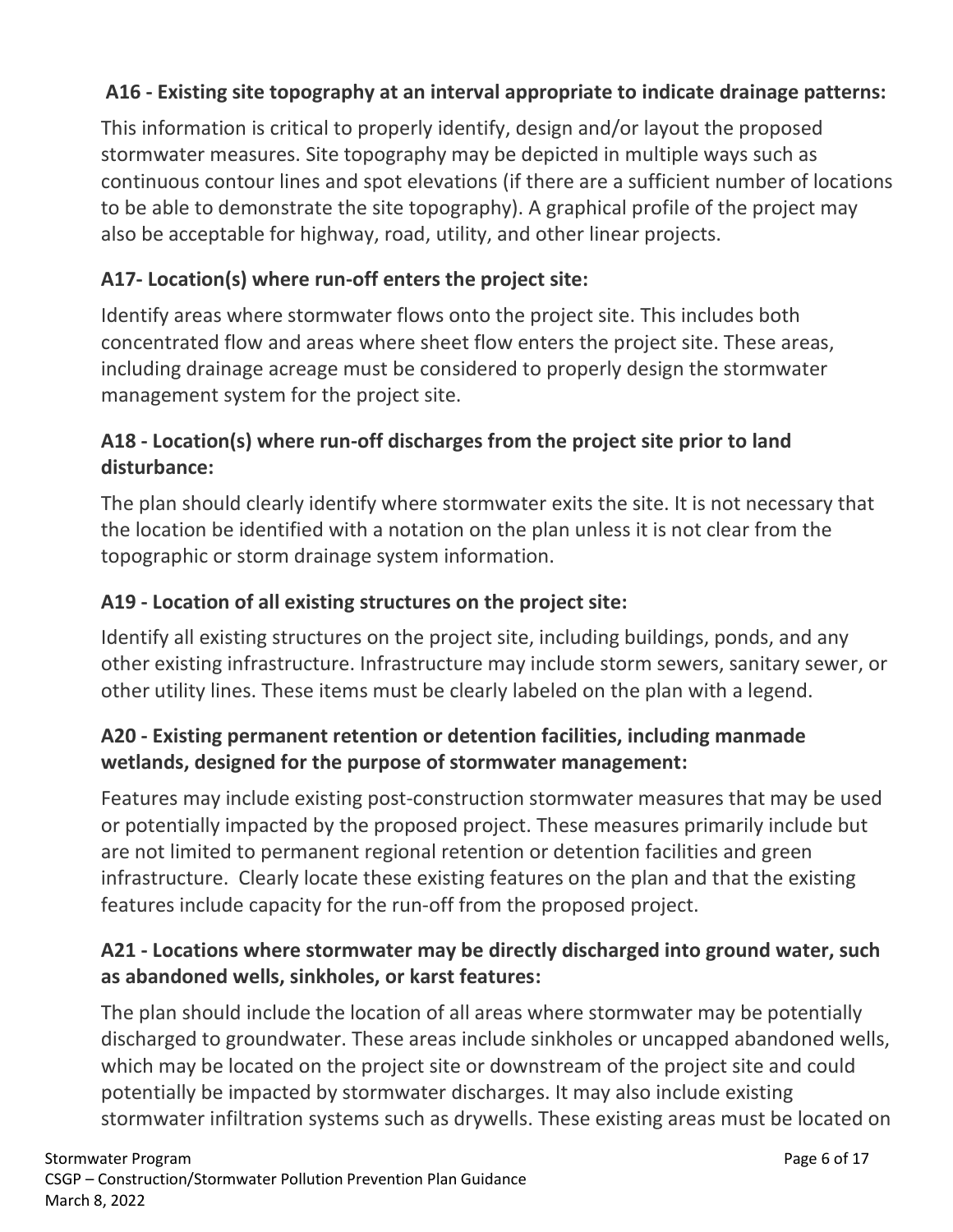the plan, with adequate protection measures to prevent sediment-laden and/or contaminated run-off from entering the groundwater. Abandoned wells should be properly capped.

#### **A22 - Size of the project area expressed in acres:**

Total size of the project area including areas that will and will not be disturbed.

This information is also required for the Notice of Intent (NOI).

## **A23 - Total expected land disturbance expressed in acres:**

The total area of land that is expected to be disturbed by the proposed project. The extent of disturbance has a profound impact on what measures may be necessary to adequately manage stormwater run-off and the selection of stormwater quality measures.

This information is also required for the Notice of Intent (NOI).

## **A24 - Proposed final topography:**

The final topography is critical to properly plan project stormwater management measures. This item is typically related to how grading will occur onsite as construction progresses until final grades are achieved. Site topography may be depicted in multiple ways such as continuous contour lines and spot elevations if there are a sufficient number of locations to be able to demonstrate the site topography. A graphical profile view of the project may also be acceptable for highway, road, utility, and other linear projects.

#### **A25 - Locations and approximate boundaries of all disturbed areas:**

The plan should identify the construction limits of the project. If disturbance boundaries are not identified inside of the project boundary, it will be assumed that the entire site as being disturbed for the purposes of evaluating the proposed stormwater quality measures.

Construction limits are critical in determining the appropriate measures to manage runoff and control sediment. Areas such as unused right-of-way outside construction limits must be clearly delineated as off-limits to disturbance.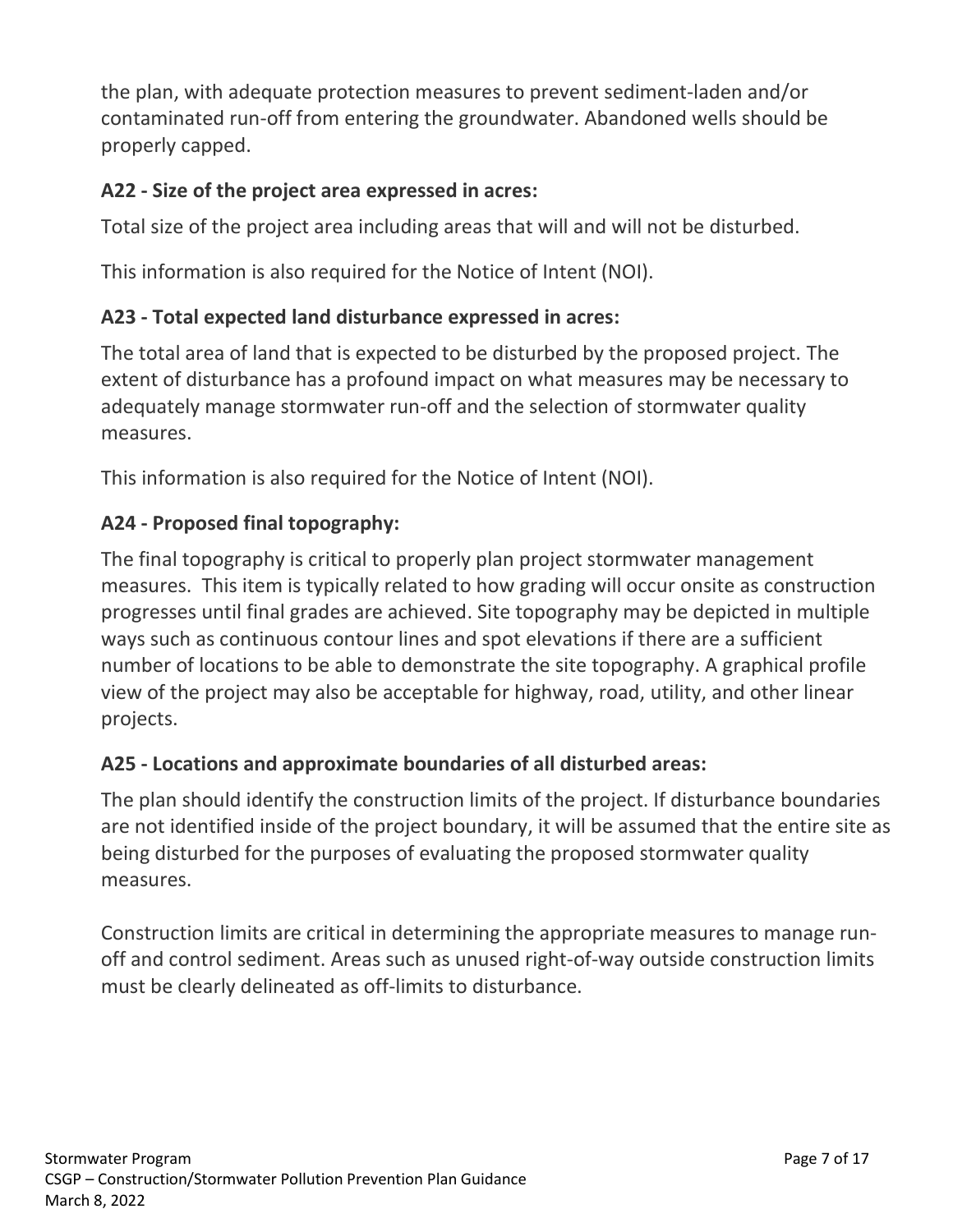#### **A26 - Locations, size, and dimensions of all stormwater drainage system such as culverts, stormwater sewer, and conveyance channels:**

All proposed stormwater systems, including swales, channels, piping, culverts, etc. should be clearly shown on the plans. In addition to location, the plan should include the size and dimensions of the specific stormwater systems.

## **A27 - Locations of specific points where stormwater and non-stormwater discharges will leave the project site:**

The plan should clearly identify where stormwater and non-stormwater discharges are likely to leave the project site. Topographic or drainage system information can be used to identify the location of the discharges. If the location is not easily discernable then a notation must be provided for clarification.

#### **A28 - Location of all proposed site improvements, including roads, utilities, lot delineation and identification, proposed structures, and common areas:**

Lot boundaries and numbers are required to be shown on the plan. In addition, the plan should show all proposed site improvements, including but not limited to utilities, roads (names, if available), structures, and common areas. Single lot projects should show the location of any proposed structures.

Any services such as sanitary sewers, waterlines, other utilities, roads, etc. which are located within the proposed project site or located off-site and under the control of the project site owner must be included in the plan.

It is important that the project site owner understand that all land disturbance associated with their project is subject to compliance with the CSGP. The same burden of compliance is necessary for these off-site areas as they are for the project site itself. If there are no off-site activities, or others are conducting the off-site activities, a simple notation should be sufficient to satisfy this requirement.

#### **A29 - Location of all on-site and off-site soil stockpiles and borrow areas:**

Plans should show the location of on-site stockpiles and borrow areas within disturbance limits. Often borrow and disposal areas occur off the project site. If these off-site areas are known at the time of plan submittal they need to be included as part of the plan submittal. If there are no stockpile, borrow or disposal areas planned, a simple notation should be sufficient to satisfy this requirement.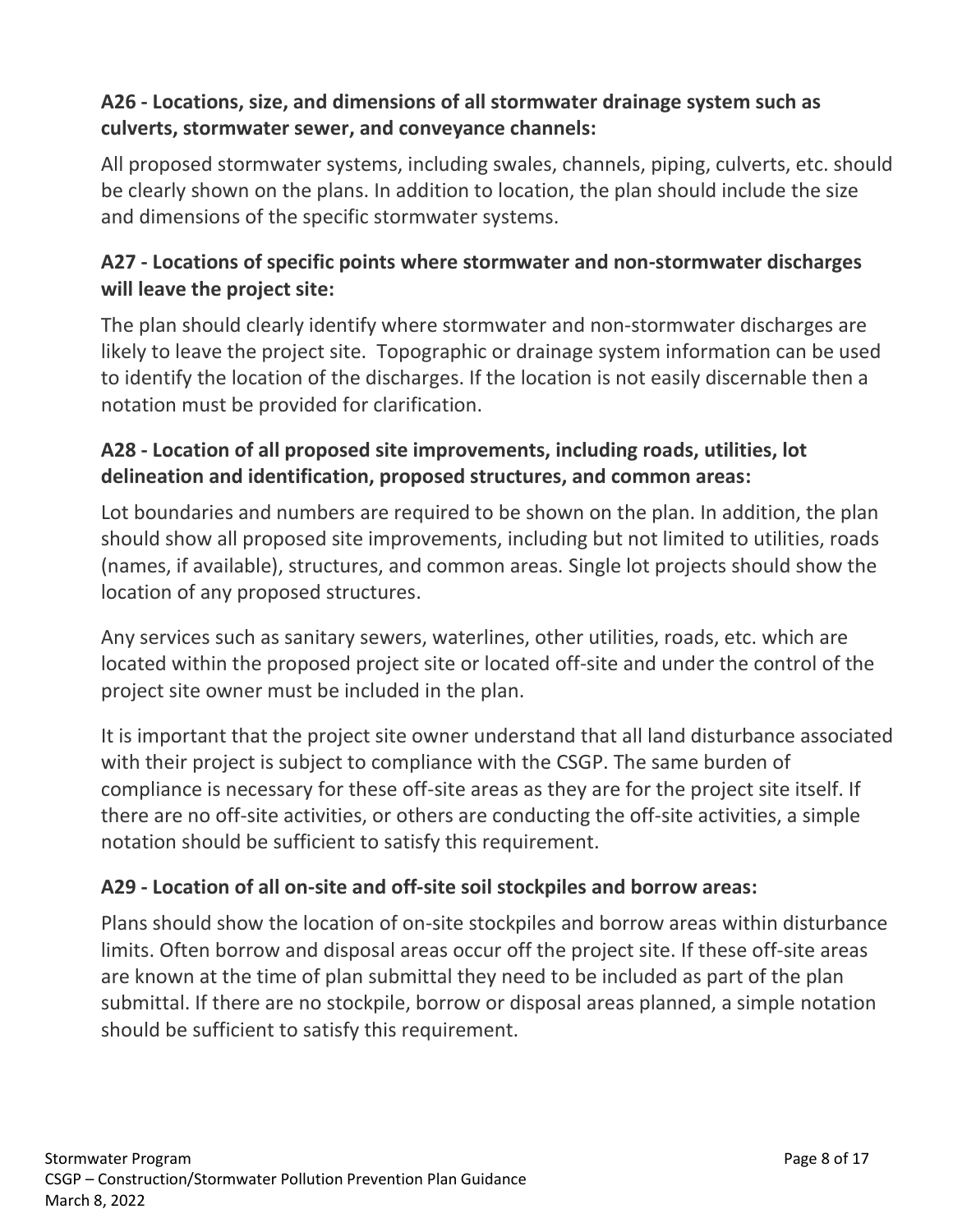#### **A30 - Construction support activities that are expected to be part of the project:**

This item should include the approximate location of all other support activities that may be necessary during construction. Location of support activities, where possible, should avoid sensitive areas, such as proximity to water resources or sensitive resource features (i.e., karst). These activities include but are not limited to concrete or asphalt batch plants, staging areas, and material storage areas. Support activities must be directly related to the construction site and not a commercial/industrial operation or serve multiple unrelated construction projects. Support Activities must not continue to operate beyond the completion of the construction activity for the project it supports.

## **A31 - Location of any in-stream activities that are planned for the project including, but not limited to, stream crossings and pump arounds:**

Locate areas where activities are anticipated that will require contractors to cross or work within waterbodies (creeks and streams) and/or wetlands to perform work on the project site. These activities are often left unaddressed during the initial planning of a project. These activities often require other permits from DNR, IDEM, and the U.S. Army Corps of Engineers. If these activities are not considered early in the project planning, delays may occur while the appropriate permits are obtained.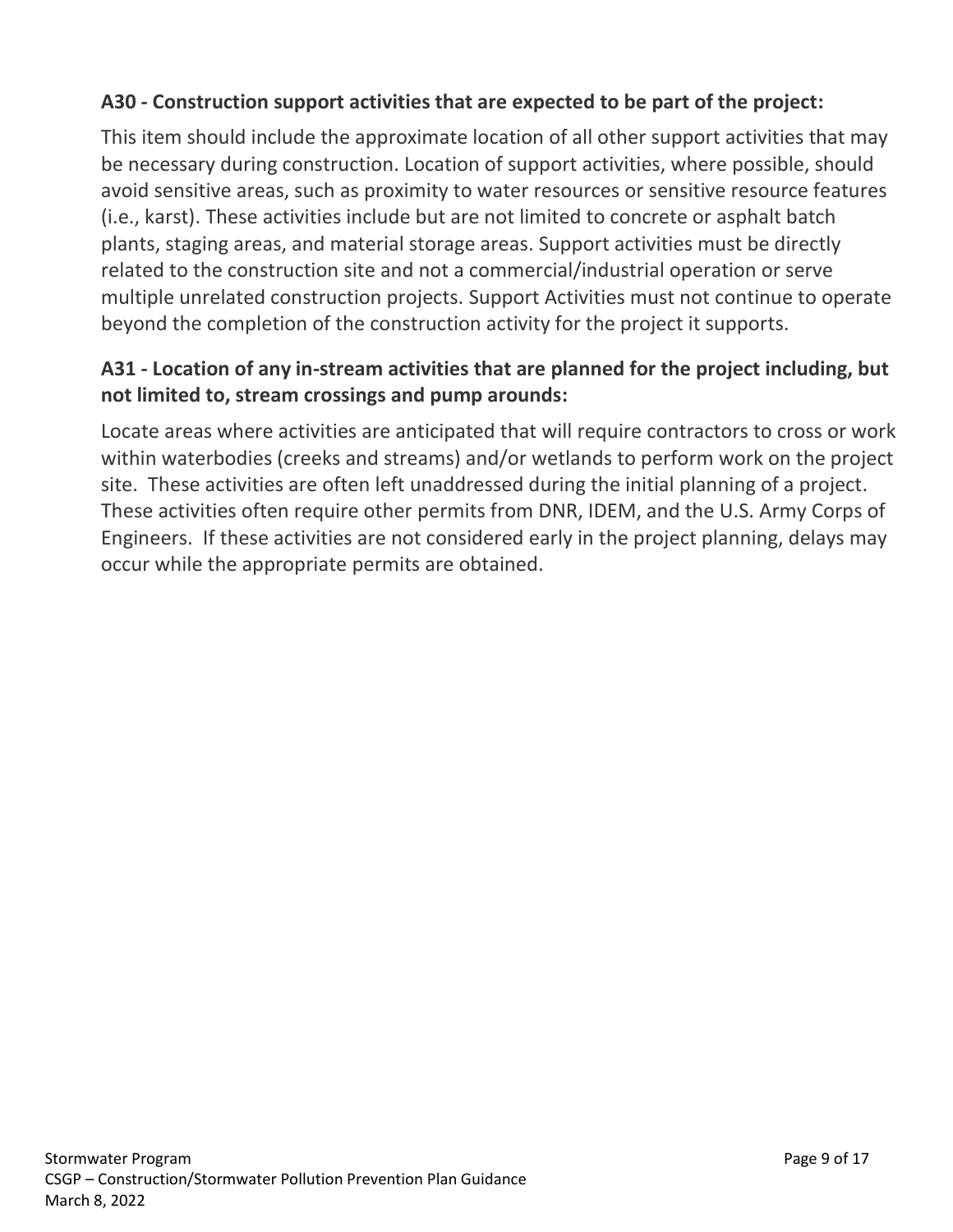# **Stormwater Pollution Prevention - Construction Component (Section B)**

#### **B1 - Description of the potential pollutant generating sources and pollutants, including all potential non-stormwater discharges:**

This item is included in the permit to place an emphasis on identification of pollutants that are associated with construction and land-disturbing activities. Potential pollutant sources include material and fuel storage areas, fueling locations, leaking vehicles and equipment, etc. Sediment is one of the major pollutants that is associated with active construction sites.

To satisfy this item, the plan needs to contain a written description of the expected pollutants that have the potential to be generated and comingle with stormwater during active land-disturbing and construction operations. In addition, the plan preparer should include the measures and/or operational activities that will be initiated to minimize the discharge of pollutants.

#### **B2 - Stable construction entrance locations and specifications:**

All projects except for some linear projects and residential strip developments should include designated areas for ingress and egress to the project site. These areas will require a stable construction entrance. The plan should clearly show the location of all proposed entrance locations, as well as specifications as to how the entrance is to be constructed and maintained.

#### **B3 – Specifications for temporary and permanent stabilization:**

The plan should provide detailed specifications, including sequencing information, regarding which stabilization methods that are to be employed. There should be multiple methods provided, as the various seasons need to be considered. Even if the project is expected to be short lived, these seasonal options must be provided. Delays are common in the construction industry and projects may take longer than expected. The plan needs to cover these contingencies. The stabilization methods should be clearly specified, including sequencing information, in the plan.

For applications that include seeding, the plan should include application rates for soil amendments and seed mixtures. The type and application rate for mulch and the method of anchoring must also be provided. Where erosion control blanket is used, the type of blanket and the installation specifications for the product.

Specifications for item B3 must be included on the plans and not by reference.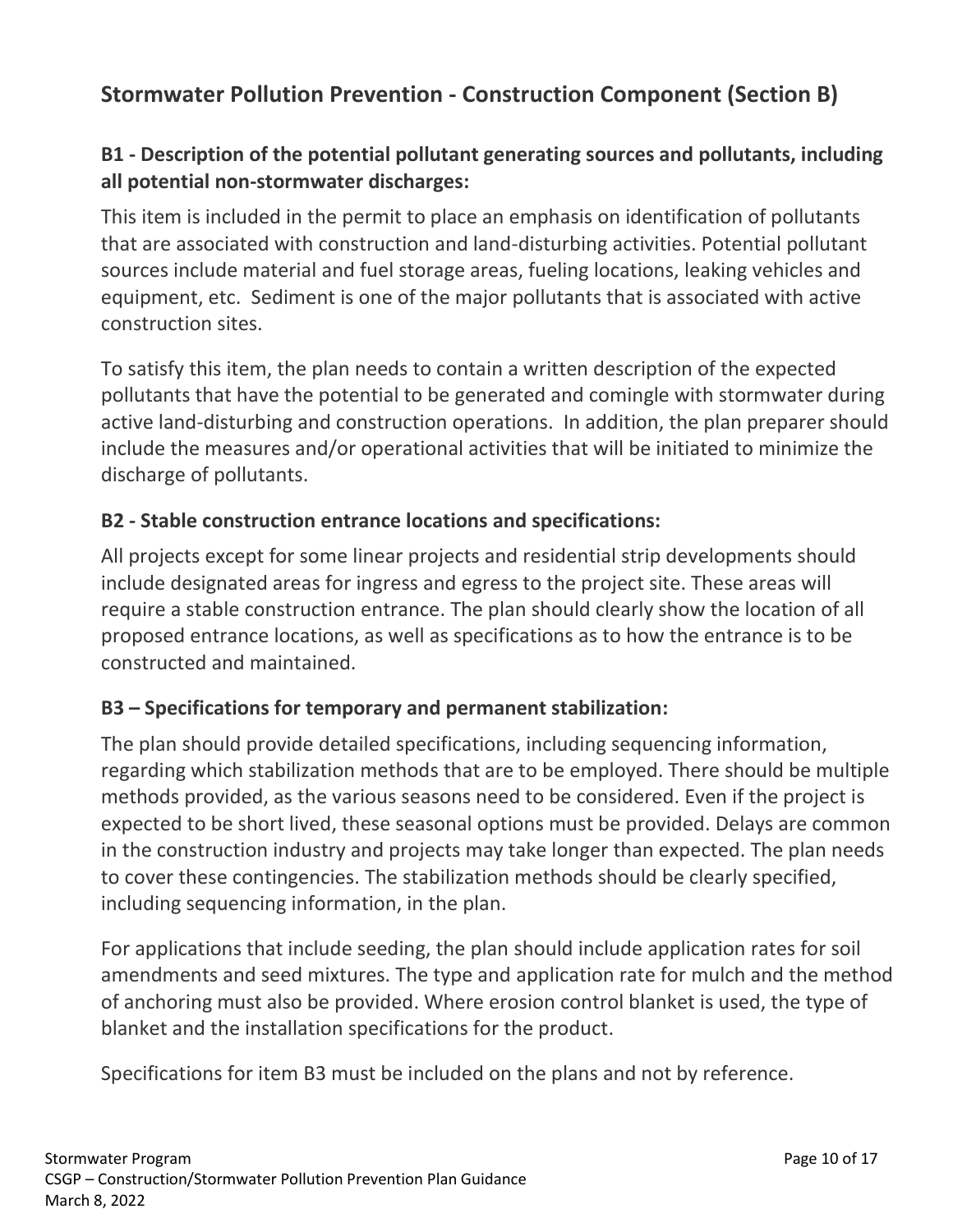#### **B4 - Sediment control measures for concentrated flow areas:**

This item is intended to address areas of the site where run-off will occur in a concentrated flow condition. The plan preparer should evaluate these areas and design the stormwater control measures to ensure that the proposed measures are adequate for the site characteristics and drainage area. Each proposed measure must include the location accompanied by construction details and specifications.

#### **B5 - Sediment control measures for sheet flow areas:**

This item is intended to identify the areas of the site where run-off will primarily be discharged under a sheet flow condition. The plan preparer should evaluate these areas and select adequate sediment control measures that are properly sized for site characteristics and the expected drainage area. It may also be necessary to evaluate if concentrated flow measures might be more applicable rather than just relying on sheet flow measures. Each proposed measure must include the location and accompanied by construction details and specifications.

#### **B6 – Run-off control measures:**

This item refers to measures that are utilized to manage and direct run-off. Run-off control measures include but are not limited to diversions, rock check dams, and slope drains. These types of measures may not be necessary on every project but are often utilized in conjunction with sediment control measures. Each proposed measure must include the location and be accompanied by construction details and specifications.

#### **B7 - Stormwater outlet protection location and specifications:**

All stormwater discharge locations need to be adequately protected to prevent scour erosion. The plan should specify protection measures appropriate for site characteristics. Each proposed measure must include the location and be accompanied by construction details and specifications.

#### **B8 - Grade stabilization structure locations and specifications:**

This item includes but is not limited to measures such as rock chutes, toe wall, and drop structures. These types of measures may not be necessary on every project but should be considered during the plan development stage. Each proposed measure must include the location and be accompanied by construction details and specifications.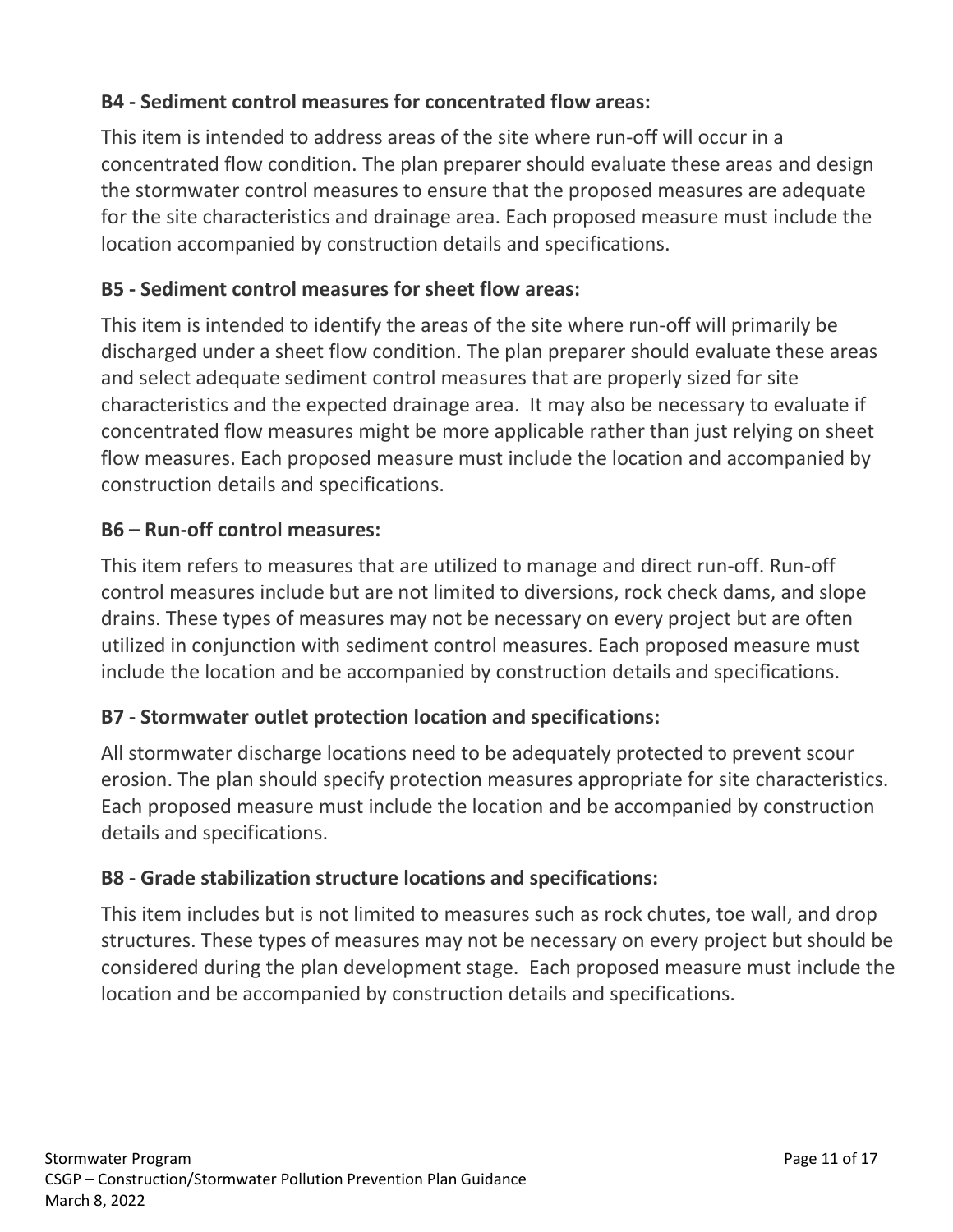#### **B9 - Dewatering applications and management methods:**

If dewatering activities are anticipated appropriate measures should be identified and included on the plans. This plan element is primarily associated with activities that include pumping of accumulated water associated with excavated areas.

If dewatering is planned or becomes necessary on site, identify the method or methods that will be used. As part of the plan, it may be useful to specify measures as a contingency in the event dewatering is required. Discharged water must be treated with an appropriate sediment control measure or measures, prior to discharge.

Other measures such as sediment basins and sediment traps or the use of flocculants should be considered components of items (B4) and (B5) above.

#### **B10 - Measures utilized for work within waterbodies:**

The plan should identify the type of measure(s) that are proposed for any in-stream activities. Measures include, but are not limited to crossings, cofferdams, isolation of work areas, or other measures. Identify if the measures are temporary or permanent. Each proposed measure must include the location and be accompanied by construction details and specifications.

#### **B11 - Maintenance guidelines for each proposed stormwater quality measure:**

Each proposed temporary measure must be accompanied by criteria/standards and instructions for evaluating the measure for maintenance once installed. While permanent measures are considered long-term it will also be necessary to have criteria/standards in the plan while the permanent measures are being constructed or until final stabilization of the measure is achieved.

While the CSGP identifies a schedule for self-monitoring inspections, it is not uncommon for specific measures to include a more aggressive maintenance/evaluation schedule to ensure the integrity of measures are maintained and remain functional. This is particularly true of inlet protection measures which many stormwater manuals and guidance documents specify daily monitoring to ensure functionality. This item in the plan should include specific criteria and/or standards for each measure.

It is not necessary to outline the self-monitoring schedule as described in the CSGP. The self-monitoring program is a requirement of the CSGP, and project site owner and their designated representatives must comply with this requirement. When establishing the self-monitoring program refer to the CSGP to ensure the schedules and requirements of the self-monitoring program are met.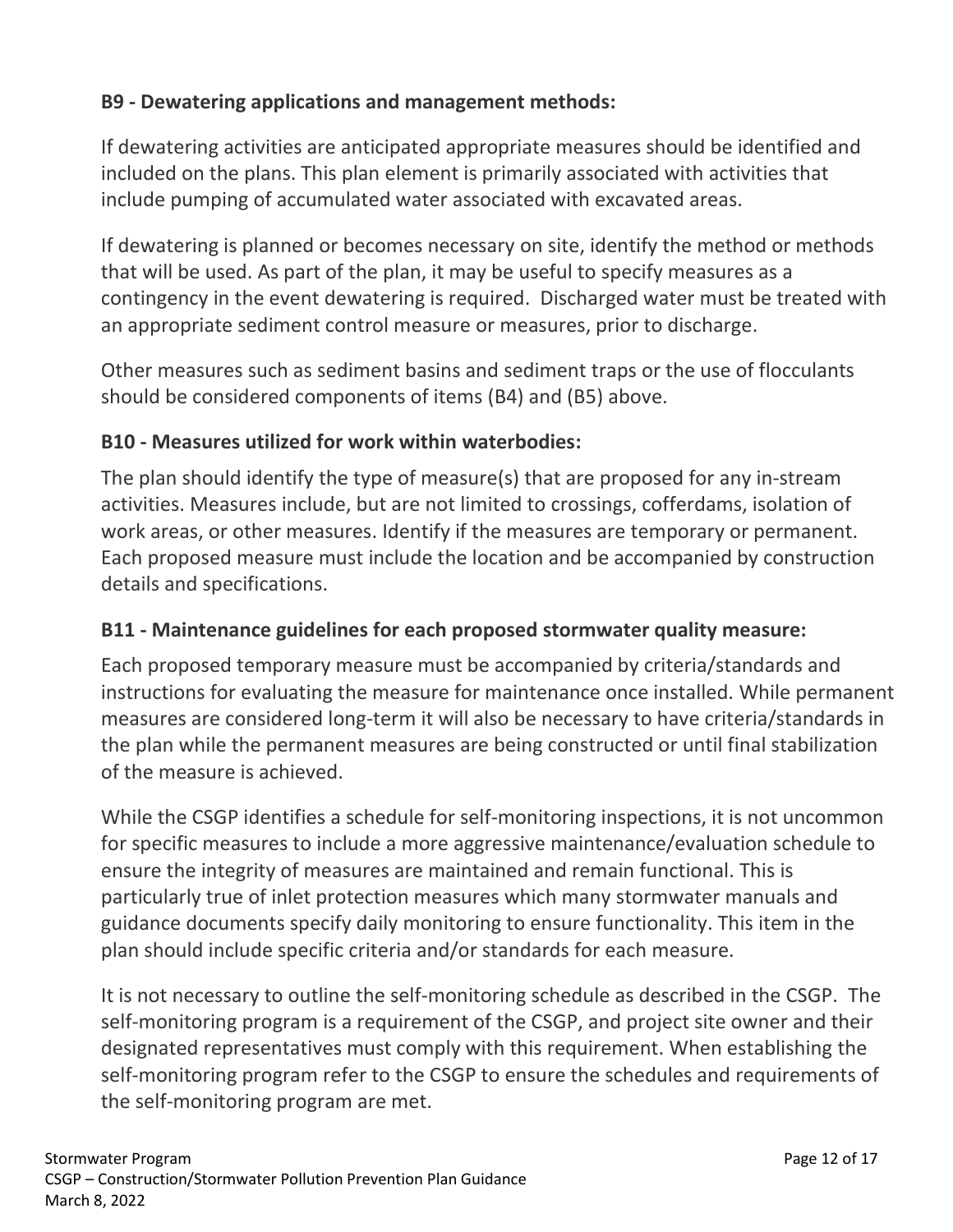#### **B12 - Planned construction sequence that describes the implementation of stormwater quality measures in relation to land disturbance:**

A complete construction sequence is required and should reflect what measures will be implemented on the project site and when these measures will be installed in relation to land disturbance and construction activities. All measures, including but not limited to run-off control, sediment control, and stabilization should be part of the sequencing that is specified for the project.

There are three (3) critical phases of construction sequencing that should be identified which include initial perimeter control, interim erosion and sediment control, and project completion. Specific dates of installation are not necessary or is the intent of this requirement. Details on construction sequencing can be found in the Indiana Stormwater Quality Manual at [https://www.in.gov/idem/stormwater/resources/indiana-storm](https://www.in.gov/idem/stormwater/resources/indiana-storm-water-quality-manual/)[water-quality-manual/.](https://www.in.gov/idem/stormwater/resources/indiana-storm-water-quality-manual/)

#### **B13 - Provisions for erosion and sediment control on individual residential building lots regulated under the proposed project:**

The CSGP places specific requirements on activities conducted on individual building lots within a project site. The plan should meet the minimum lot standards established in Section 3.8 of the CSGP. Plan preparers should take into consideration the size of the lots and topography (steepness) of the lots when identifying applicable stormwater quality measures.

If the overall project site owner will be responsible for activities on each lot or will only have responsibility for a few of the lots an individual lot SWP3 should be developed for those lots and included in the overall SWP3 for the project site.

**Note:** If residential lots within the larger project site will be developed by lot operators (builders) other than the overall project site owner it is required for the builder on those lots to obtain their own permit coverage or submit a "Construction Stormwater Residential Registration Form" as specified in Appendix A (a)(1). An individual lot SWP3 must be developed but is not required to be submitted with the overall project site construction/SWP3.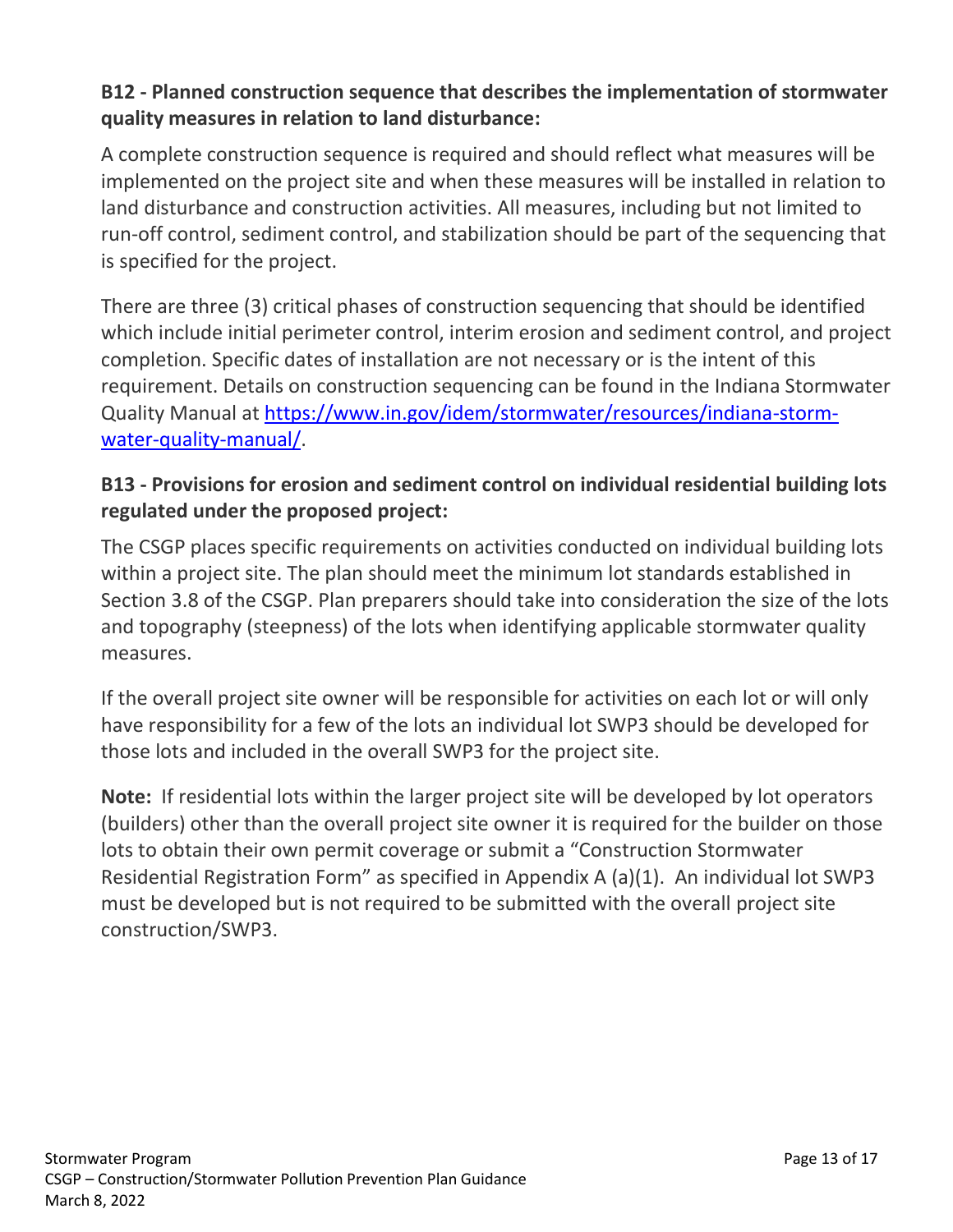## **B14 - Material handling and spill prevention and spill response plan meeting the requirements in 327 IAC 2-6.1:**

The plan should identify expected materials that may be present on the site during construction. A written description of how these materials will be managed to minimize the potential for the materials to be released and become comingled with stormwater run-off must be addressed in the plan. There should also be procedures directing the contractor and others operating on the project site on the required response to any spills that may occur during construction operations. Contact information for state and local emergency spill response should always be included on the plan.

#### **B15 - Material handling and storage procedures associated with construction activity:**

Appropriate measures must be implemented to manage wastes or unused building materials including, but not limited to garbage, debris, cleaning wastes, wastewater, concrete or cementitious washout water, mortar/masonry products, soil stabilizers, lime stabilization materials, and other substances. Wastes and unused building materials must be managed and disposed of in accordance with all applicable statutes and regulations. Proper storage and handling of materials, such as fuels or hazardous wastes, and spill prevention and clean-up measures must be implemented to minimize the potential for pollutants to contaminate surface or ground water or degrade soil quality.

Concrete or cementitious washout areas, where washout is permissible, must be identified for the site and locations clearly posted. Wash water must be directed into leak-proof containers or leak-proof containment areas which are located and designed to divert stormwater run-off away from the measure and sized to prevent the discharge and/or overflow of the wash water.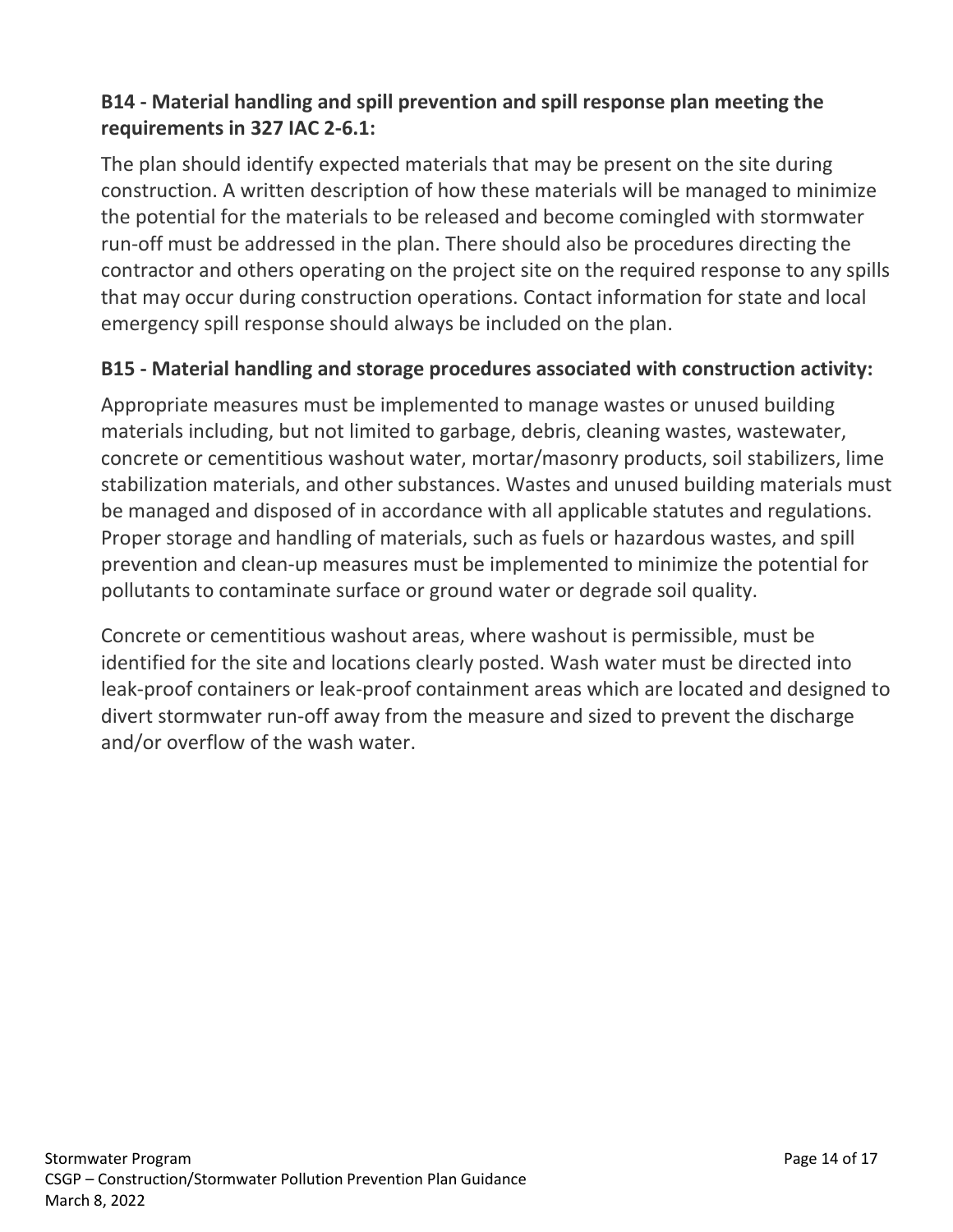# **Stormwater Pollution Prevention - Post-construction Component (Section C)**

The post-construction stormwater pollution prevention plan must include the implementation of stormwater quality measures to address pollutants that will be associated with the final land use of the project. Post-construction stormwater quality measures should be functional upon completion of the project. Long-term functionality of the measures is critical to their performance and should be monitored and maintained.

#### **Post-construction is not required for:**

- Land-disturbing activities where there will be no additional impervious surfaces added.
- Single-family residential developments of four lots or less.
- Single-family residential strip developments.
- Individual building lots within a permitted project site.
- Single family residences and private ponds that are not part of a larger common plan of development or sale.

Off road courses or other sites that will remain disturbed in perpetuity, must utilize postconstruction measures to control sediment and other pollutants that may be associated with the post-construction land use.

#### **C1 - Description of pollutants and their sources associated with the proposed land use:**

The plan should include a narrative description of the final land use and the expected pollutants that will typically be generated by this type of land use. The description should also discuss the sources of these pollutants within the completed project site. Common pollutants include, oil, grease, antifreeze, brake fluid, brake dust, rubber fragments, gasoline, diesel fuel and other hydrocarbons, metals from vehicular and other sources, grit (sediment) from wearing of the road surface and falling or washing off of vehicles, trash (including bacteria and other biological agents contained in the trash) from littering and other types of improper disposal or storage, and elevated receiving water temperatures from stormwater run-off contact with impervious surfaces.

#### **C2 - Description of proposed post-construction stormwater measures:**

The plan should include a description of how the project was designed to minimize the generation of post-construction pollutants, and how the proposed post-construction stormwater measures will manage the quality and quantity of stormwater discharges from the completed project. It may be feasible for a project to comply with the postconstruction requirements without installing elaborate and expensive treatment systems. Reducing impervious surfaces and increasing vegetative surfaces to trap pollutants may be sufficient. Post-construction measures may include but are not limited to stormwater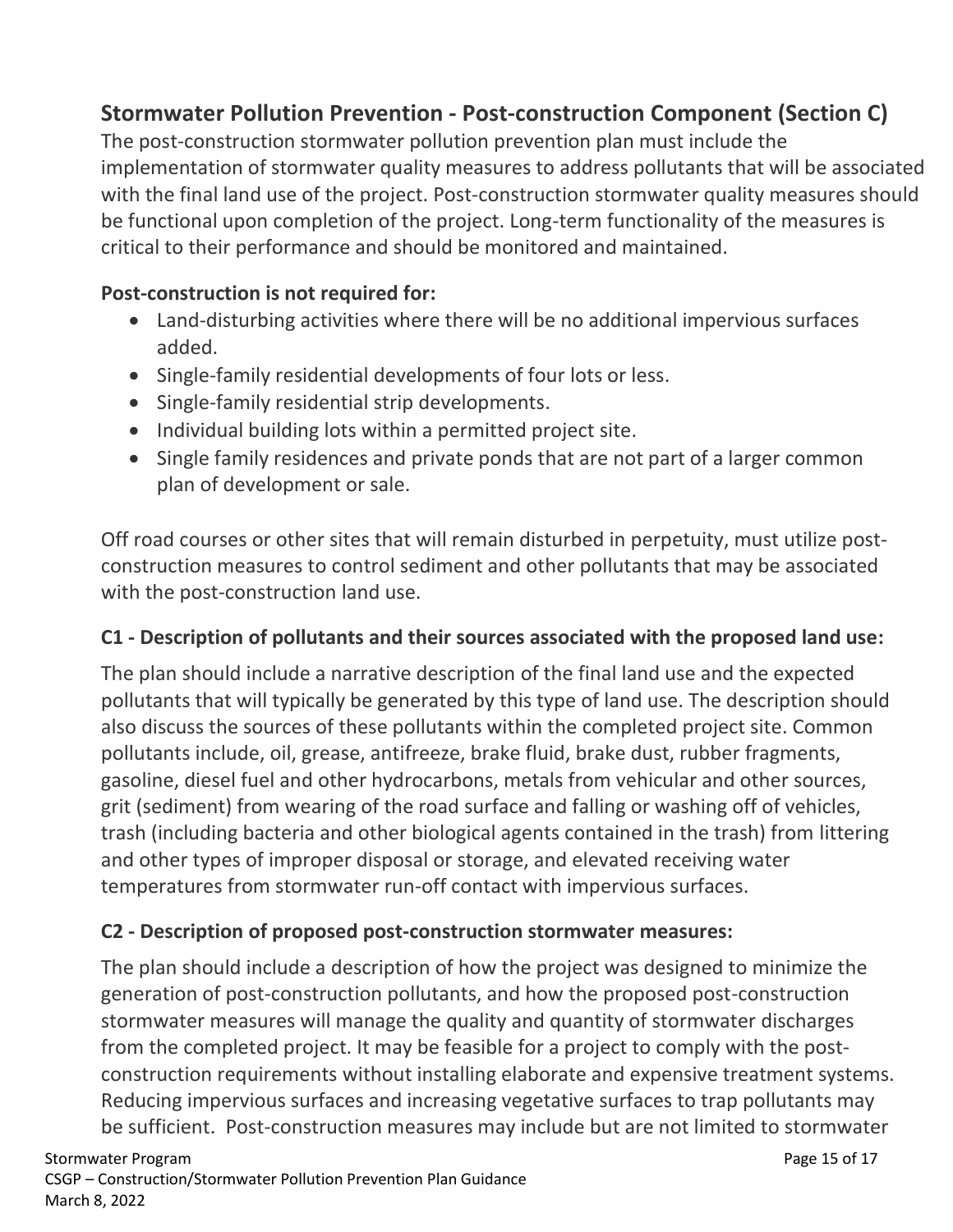retention and detention, bio-retention, vegetated swales, and infiltration systems. Low impact development and green infrastructure strategies are encouraged to enhance water quality and to reduce stormwater run-off. Generally, these strategies are designed to mimic natural processes, minimize land disturbance, reduce surface imperviousness, and maximize green space.

The run-off rate of stormwater run-off and/or volume from the project site must meet local requirements to address stormwater quantity as established by ordinance or other regulatory mechanism. When a local requirement does not exist, the post-development run-off discharge from the project site must not exceed the pre-development run-off discharge based on the two-year, ten-year, and one-hundred-year peak storm events. As a component of plan development, the plan preparer should research and apply any local post-construction quantity requirements to the selection and design of post-construction stormwater measures. If there is a local requirement to manage the quantity of stormwater it would be helpful to include a reference to the local ordinance.

When impervious surfaces are added to a project site, post-construction stormwater quality measures must be sized to treat the Water Quality Volume (WQv) or water quality flow rates. Indiana utilizes a one (1) inch precipitation depth to calculate WQv, which is a sufficient depth to minimize pollutants and reduce channel and stream bank erosion.

The preferred equation to calculate water quality volume (WQv) is:

 $WQv = Rv \times A \times P$ 

 $Rv = Run-off Coefficient, RV = 0.05 + 0.9i$ 

| Variable       | Definition                                                                                 |
|----------------|--------------------------------------------------------------------------------------------|
| <b>WQv</b>     | "Water Quality Volume" is the volume of stormwater run-off which must be captured          |
|                | and treated prior to discharge from the developed site after construction is complete.     |
|                | WQv is based on the expected run-off generated by the mean storm precipitation             |
|                | volume from post-construction site conditions at which rapidly diminishing returns in      |
|                | the number of run-off events captured begins to occur.                                     |
| $\overline{A}$ | "Drainage Area" is the total surface area that will drain to a certain point, such as a    |
|                | detention basin inlet.                                                                     |
| P              | "Precipitation Depth" is the depth of design storm that is used to treat most storm        |
|                | events. The standard in Indiana is one (1) inch of rainfall over 24 hours. This            |
|                | corresponds to the 90th percentile of events, and therefore, provides treatment for        |
|                | most events.                                                                               |
| <b>Rv</b>      | "Run-off Volumetric Coefficient" is the fraction of total rainfall that will appear at the |
|                | outlet as run-off.                                                                         |
|                | "Percentage of Impervious Area" is the fraction of the drainage area that is impervious.   |